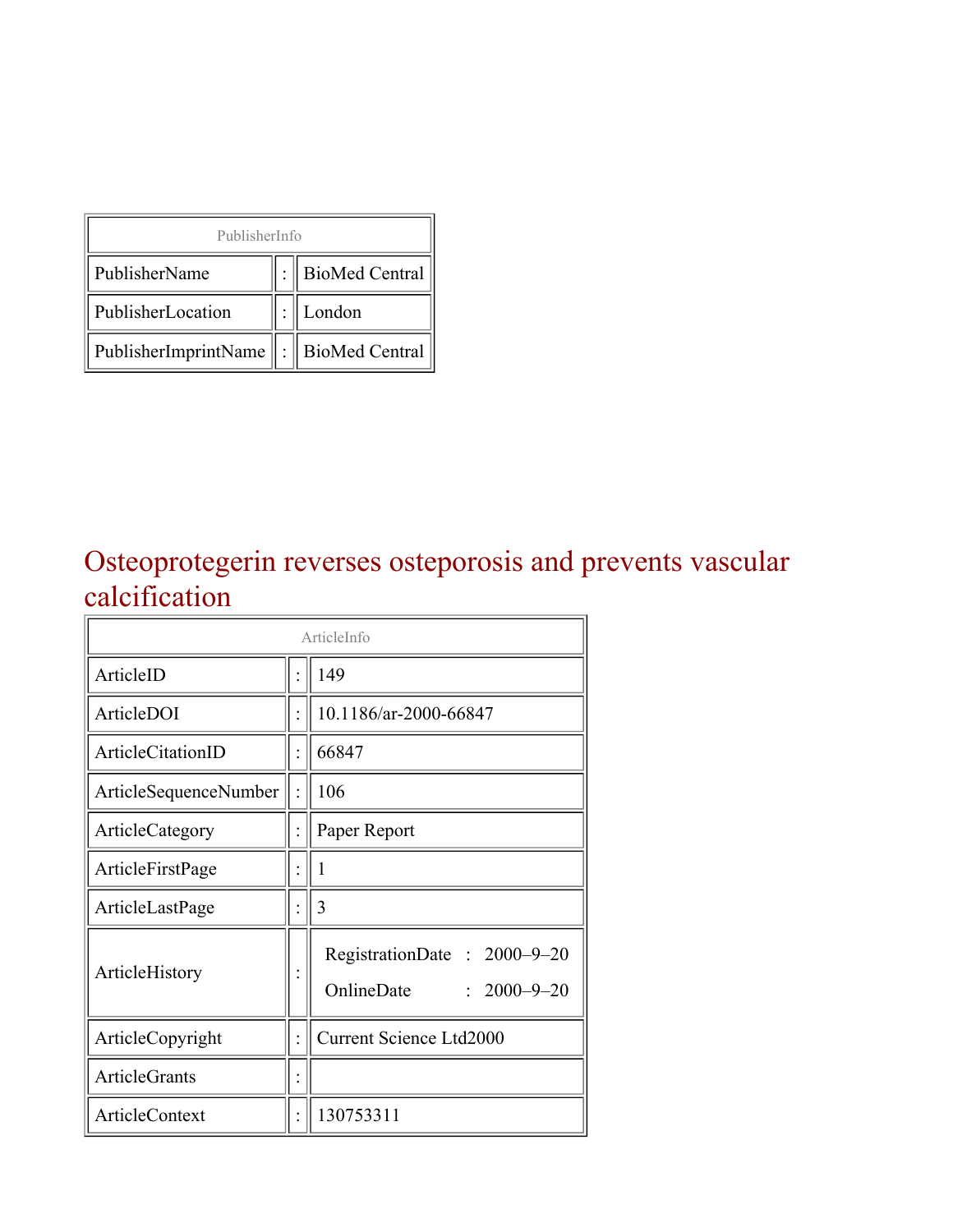Aff1 Aberdeen University, UK

#### **Keywords**

Atherosclerosis, calcification, osteoporosis, osteoprotegerin

# Context

Osteoprotegerin ligand (OPGL) expressed on the surface of osteoblasts plays a crucial role in the formation and activation of osteoclasts by binding to receptor activator of NF-?B (RANK) on the surface of osteoclasts and their precursors. OPG, a secreted protein, binds to OPGL and prevents its interaction with RANK, therefore reducing bone resorption. Overexpression of OPG in transgenic mice results in osteopetrosis, but without defects such as impaired tooth eruption that are seen in other murine models of osteopetrosis, for example the op/op mouse. By contrast, OPG-deficient mice have decreased bone density, but also develop calcified arterial lesions. The aims of this study were to further characterize the OPG-transgenic mouse and to determine whether OPG can prevent the osteoporotic phenotype in  $OPG^{-/-}$  mice.

# Significant findings

OPG-transgenic mice exhibited decreased osteoclast number and activity in the endosteum, but not in the periosteum, which could account for the phenotypic difference between this and other murine models of osteopetrosis. Possible explanations for this effect are that OPG is specific for endosteal osteoclasts, or more likely that the amount of OPG expressed is insufficient to completely block the high levels of OPGL in the periosteal envelope. OPG-transgene-expressing OPG<sup>-/-</sup> mice reverted to an osteopetrotic phenotype, similar to that of transgene-expressing wild-type mice. They did not develop the arterial calcification associated with the OPG<sup>-/-</sup> mice (although injection of OPG into adult OPG<sup>-/-</sup> mice had no effect on preexisting calcification). The latter observation indicates that the OPG/OPGL/ RANK pathway plays an important role in pathological calcification.

### Comments